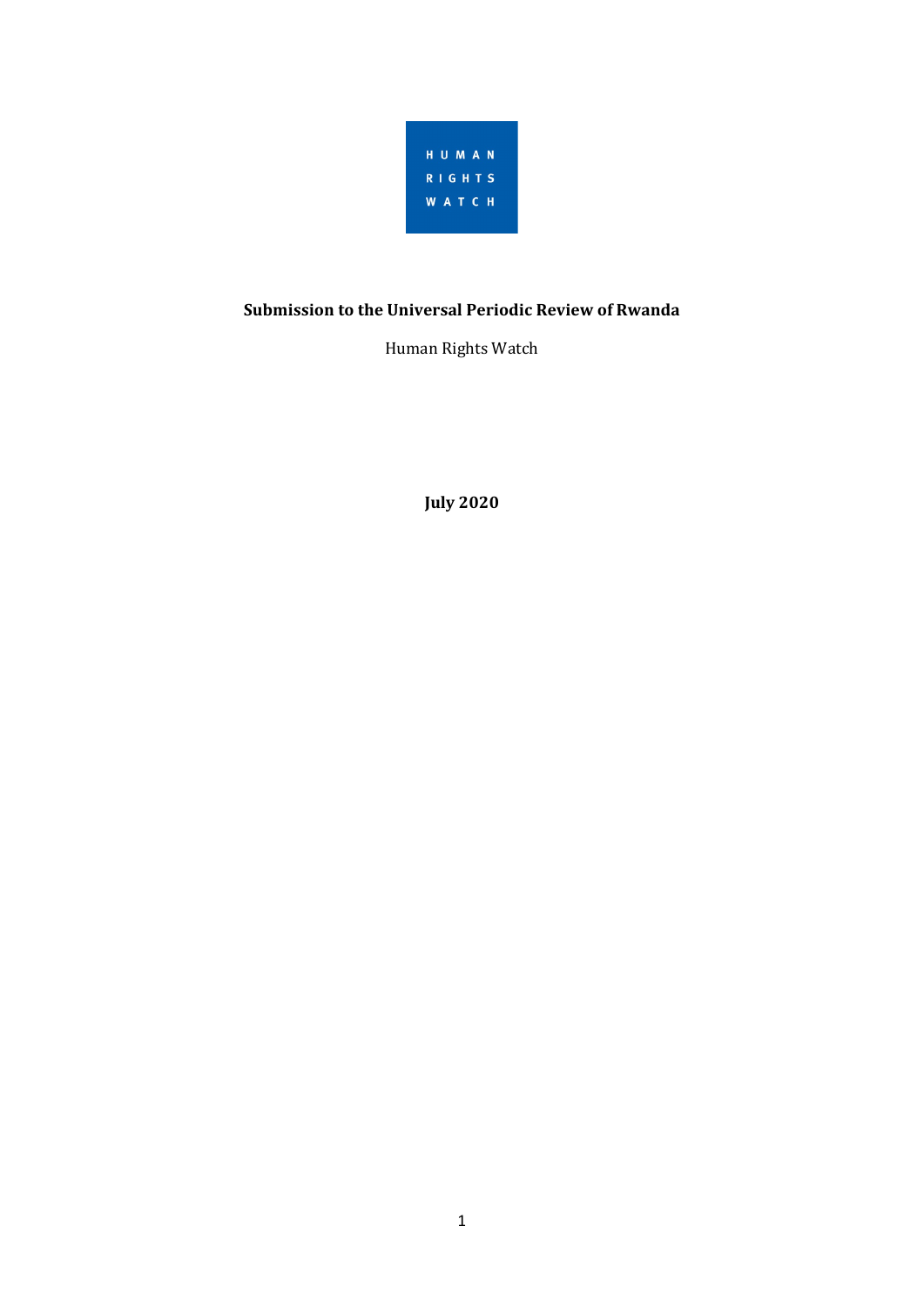### **Introduction**

1. This submission outlines Human Rights Watch'<sup>s</sup> concerns about the human rights situation in Rwanda since the country'<sup>s</sup> 2015 Universal Periodic Review (UPR). Rwanda accepted 50 out of 229 recommendations of its 2015 UPR.<sup>1</sup> The government deemed the remaining recommendations—some calling for key reforms or investigations into, and accountability for serious rights violations—to have already been partially or fully implemented, or claimed, with <sup>a</sup> blanket statement, that they were "incompatible with [Rwanda's] domestic law and constitutional obligations" without further justification provided.<sup>2</sup>

2. Rwanda continues to promote gender equality, with <sup>a</sup> high representation of women in public institutions and initiatives to prevent and respond to violence against women. It is also one of the only countries in East Africa that does not criminalize consensual same-sex relations and sex work. In 2019, President Paul Kagame pardoned 367 women and girls who had been jailed for abortion and Rwanda'<sup>s</sup> Penal Code, which was revised in 2018, now allows access to abortions in certain circumstances. Three provisions criminalizing defamation in the new Penal Code were repealed in 2019.<sup>3</sup>

3. However, independent media and civil society, after years of harassment and threats, remains weak, and political space is extremely limited. In recent years, several suspicious deaths and disappearances of real or perceived government critics have gone unpunished. The judiciary suffers from <sup>a</sup> lack of independence, especially in political or other sensitive cases. Since 2015, scores of detainees have been held arbitrarily in official and unofficial detention centers, where some have been tortured.

### **Freedom of Association and Expression**

4. In 2015, the Rwandan government accepted four recommendations on freedom of expression and association.<sup>4</sup> It considered 19 recommendations relating to civil society, political opposition and the media to be partially or fully implemented,<sup>5</sup> and noted 23 others, including several calling for the protection of human rights defenders and amendments to the registration process for non-governmental organizations (NGOs). 6 The government failed to uphold many of its commitments under the 2015 UPR, including recommendations it considered partially or fully implemented.

## *Political Space and Elections*

5. After years of threats, intimidation, mysterious deaths, and high-profile prosecutions, few opposition parties remain active or make public comments on the ruling government'<sup>s</sup> policies.

<sup>1</sup> Human Rights Council, *Report of the Working Group on the Universal Periodic Review: Rwanda*, U.N. Doc. A/HRC/31/8/Add.1 (March 10, 2016), para. 2.

 $<sup>2</sup>$  Ibid, para. 14.</sup>

<sup>&</sup>lt;sup>3</sup> Law no. 69/2019 of 08/11/2019 amending Law no. 68/2018 of 30/08/2018 determining offences and penalties in general, arts. 7, 9, 10, https://www.minijust.gov.rw/fileadmin/Documents/Official Gazette-MOJ/2019\_Official\_Gazettes/C\_O.G\_n \_\_Special\_of\_29-11-2019\_Akagera \_\_Code\_Penal\_Mod \_\_Gufungura\_Agategan [yo.pdf](https://www.minijust.gov.rw/fileadmin/Documents/Official_Gazette-MOJ/2019_Official_Gazettes/C_O.G_n___Special_of_29-11-2019_Akagera___Code_Penal_Mod___Gufungura_Agateganyo.pdf).

<sup>4</sup> Human Rights Council, *Report of the Working Group on the Universal Periodic Review: Rwanda,* U.N. Doc. A/HRC/31/8 (December 18, 2015), recommendations 133.1, 133.30-32. All recommendation cites hereinafter are to this report.

<sup>5</sup> Recommendations relating to civil society, political opposition and the media that Rwanda considers to be implemented: 134.36; 134.52-66. Recommendations relating to civil society, political opposition and the media that "reflect actions that have been or are being taken or are being implemented in Rwanda as part of Government policies and programs": 134.19; 134.31; 134.67. For Rwanda'<sup>s</sup> views on conclusions and/or recommendations, voluntary commitments and

replies, see: United Nations Human Rights Council, *Addendum to the Report of the Working Group on the Universal Periodic Review: Rwanda,* A/HRC/31/8/Add.1*,* 10 March 2016, [https://documents-dds-](https://documents-dds-ny.un.org/doc/UNDOC/GEN/G16/048/43/PDF/G1604843.pdf?OpenElement)

[ny.un.org/doc/UNDOC/GEN/G16/048/43/PDF/G1604843.pdf?OpenElement](https://documents-dds-ny.un.org/doc/UNDOC/GEN/G16/048/43/PDF/G1604843.pdf?OpenElement) (accessed March 9, 2020).

<sup>6</sup> Ibid, Recommendations 135.17; 135.20-23; 135.45-62. The government claimed these were noted because they are incompatible with Rwanda'<sup>s</sup> domestic law and constitutional obligations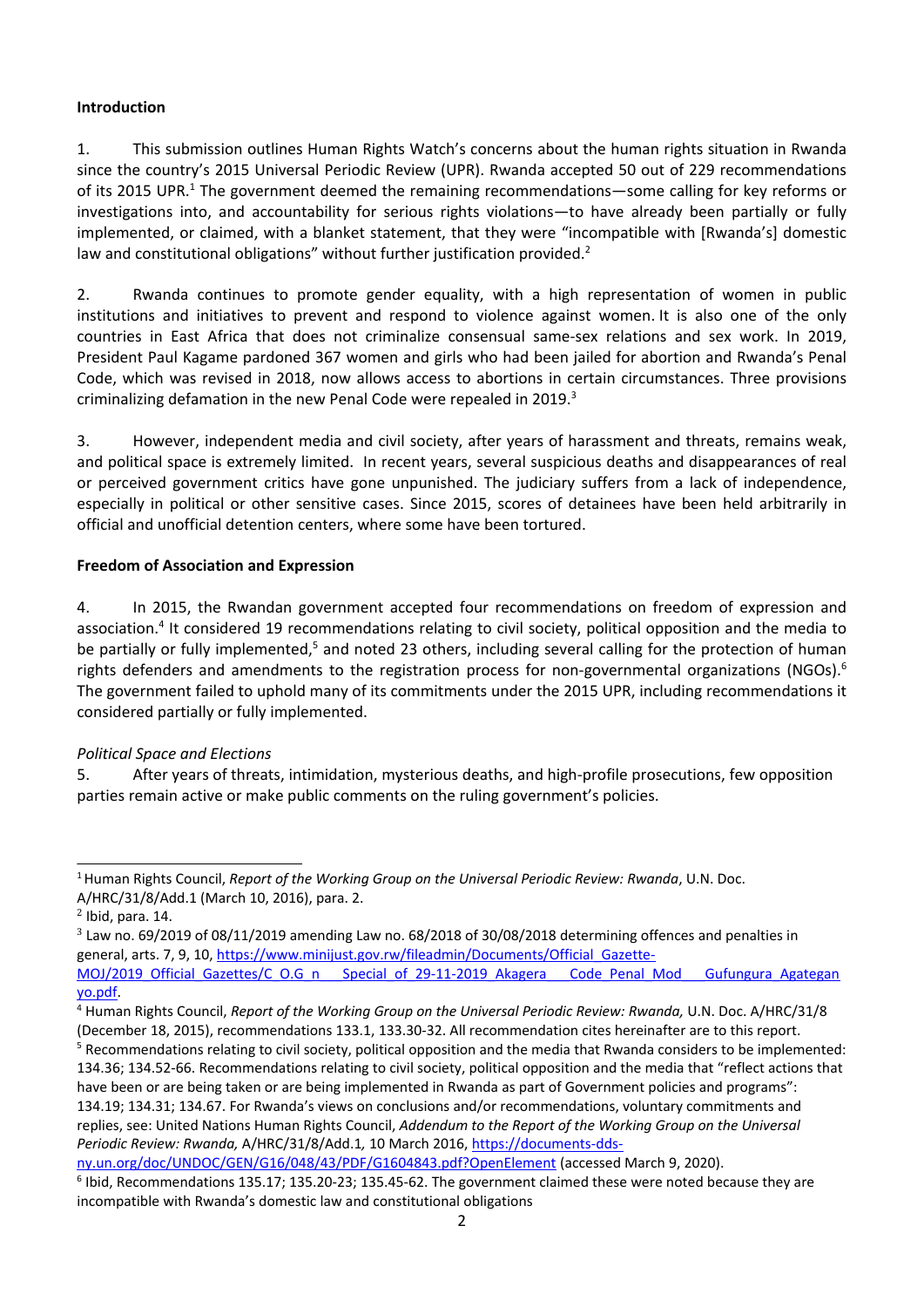6. In <sup>a</sup> referendum in December 2015, Rwandan citizens overwhelmingly voted in favor of constitutional amendments that allowed President Paul Kagame to run for three additional five-year terms. Very few voices inside the country publicly opposed the move.<sup>7</sup> Kagame overwhelmingly won a third term in August 2017 with <sup>a</sup> reported 98.8 percent of the vote. Before and after the 2017 election, the government limited the ability of civil society groups, the media, international human rights organizations, and political opponents to function freely and independently or to criticize the government'<sup>s</sup> policies and practices.

7. Opposition candidates reported experiencing harassment, threats, and intimidation ahead of the elections.<sup>8</sup> Two would-be independent candidates, Diana Rwigara and Gilbert Mwenedata, said that they had fulfilled all eligibility requirements, but the National Electoral Commission did not register them, claiming that many of the signatures supporting their candidacy were invalid.<sup>9</sup>

8. Government authorities arrested, forcibly disappeared, or threatened political opponents in the weeks following the vote. Rwigara and her sister Anne and mother were arrested on September 23, 2017, days after Rwigara publicly criticized police actions and accusations against her, saying her family was being "persecuted for criticizing the government." Anne Rwigara was later released, and the charges against her dropped.<sup>10</sup> Rwigara, her mother, Adeline Rwigara, were tried on charges including "inciting insurrection or trouble among the population".<sup>11</sup> On October 5, 2018, the High Court ordered their release on bail and they were acquitted of all charges on December 6, 2018.<sup>12</sup>

9. Cictoire Ingabire, the former president of the unregistered opposition party FDU-Inkingi<sup>13</sup>, who was sentenced to 15 years for conspiracy to undermine the established government and denying the genocide after she tried to contest the 2010 presidential elections, was pardoned and released in September 2018. $^{14}$ Several FDU-Inkingi members have reported being detained incommunicado, beaten and questioned about their membership to the party. In January 2020, six FDU-Inkingi members were convicted of charges including forming or collaborating with irregular armed forces and offenses against the state.<sup>15</sup> Those convicted included Boniface Twagirimana, the party'<sup>s</sup> deputy leader, who "disappeared" from his prison cell in Mpanga, southern Rwanda, in October 2018, and is still missing at time of writing.<sup>16</sup>

12 Human Rights Watch World Report: *Rwanda, Events of 2018,* [https://www.hrw.org/world-report/2019/country](https://www.hrw.org/world-report/2019/country-chapters/rwanda)[chapters/rwanda](https://www.hrw.org/world-report/2019/country-chapters/rwanda).

<sup>&</sup>lt;sup>7</sup> For more information, see: "Rwanda: Politically Closed Elections," Human Rights Watch news release, August 18, 2017, https://www.hrw.org/news/2017/08/18/rwanda-politically-closed-elections; and "Rwanda: Post-Election Political Crackdown," Human Rights Watch report, September 28, 2017, [https://www.hrw.org/news/2017/09/28/rwanda-post](https://www.hrw.org/news/2017/09/28/rwanda-post-election-political-crackdown)[election-political-crackdown](https://www.hrw.org/news/2017/09/28/rwanda-post-election-political-crackdown).

<sup>&</sup>lt;sup>8</sup> Three candidates contested the August presidential election: Kagame (Rwandan Patriotic Front, RPF); Frank Habineza (Democratic Green Party of Rwanda, DGPR); and an independent candidate, Philippe Mpayimana.

<sup>9</sup> Another potential candidate, Thomas Nahimana, was denied access to Rwanda in January, when he tried to enter the country from France.

<sup>&</sup>lt;sup>10</sup> "Rwanda: Post-Election Political Crackdown," Human Rights Watch report.

<sup>&</sup>lt;sup>11</sup> Diane Rwigara was also charged with "forging or alteration of documents" and "use of counterfeited documents," and Adeline Rwigara with "discrimination and sectarian practices." The charges of inciting insurrection were related to comments Diane Rwigara made at <sup>a</sup> press conference in July 2017 in which she was critical of the government. The charges related to forged documents and their use stemmed from allegations from the National Electoral Commission that many of the signatures supporting her candidacy were invalid. The incitement and discrimination charges against Adeline Rwigara appeared to be based on private WhatsApp messages. Some of these messages that leaked to progovernment Rwandan press were critical of the government.

<sup>13</sup> In November 2019, Ingabire announced the creation of <sup>a</sup> new party, Development and Liberty for All (Développement et Liberté pour tous or Dalfa Umurinzi).

<sup>&</sup>lt;sup>14</sup> Ingabire was initially sentenced to eight years in 2012, but in December 2013, the Supreme Court increased her sentence from eight to fifteen years. For more information on Ingabire'<sup>s</sup> case, see: "Rwanda: Eight-Year Sentence for Opposition Leader," Human Rights Watch news release, October 30, 2012,

<https://www.hrw.org/news/2012/10/30/rwanda-eight-year-sentence-opposition-leader>; and Human Rights Watch World Report: *Rwanda, Events of 2014,* <https://www.hrw.org/world-report/2015/country-chapters/rwanda>.

<sup>&</sup>lt;sup>15</sup> "Rwanda jails opposition figures for 7-12 years for 'conspiracy'", *Reuters*, January 24, 2020, <https://www.reuters.com/article/us-rwanda-justice-idUSKBN1ZN18U> (accessed March 3, 2020).

<sup>&</sup>lt;sup>16</sup> "One Month Since Rwandan Opposition Leader 'Disappeared,'" Human Rights Watch dispatch, November 8, 2018, <https://www.hrw.org/news/2018/11/08/one-month-rwandan-opposition-leader-disappeared>.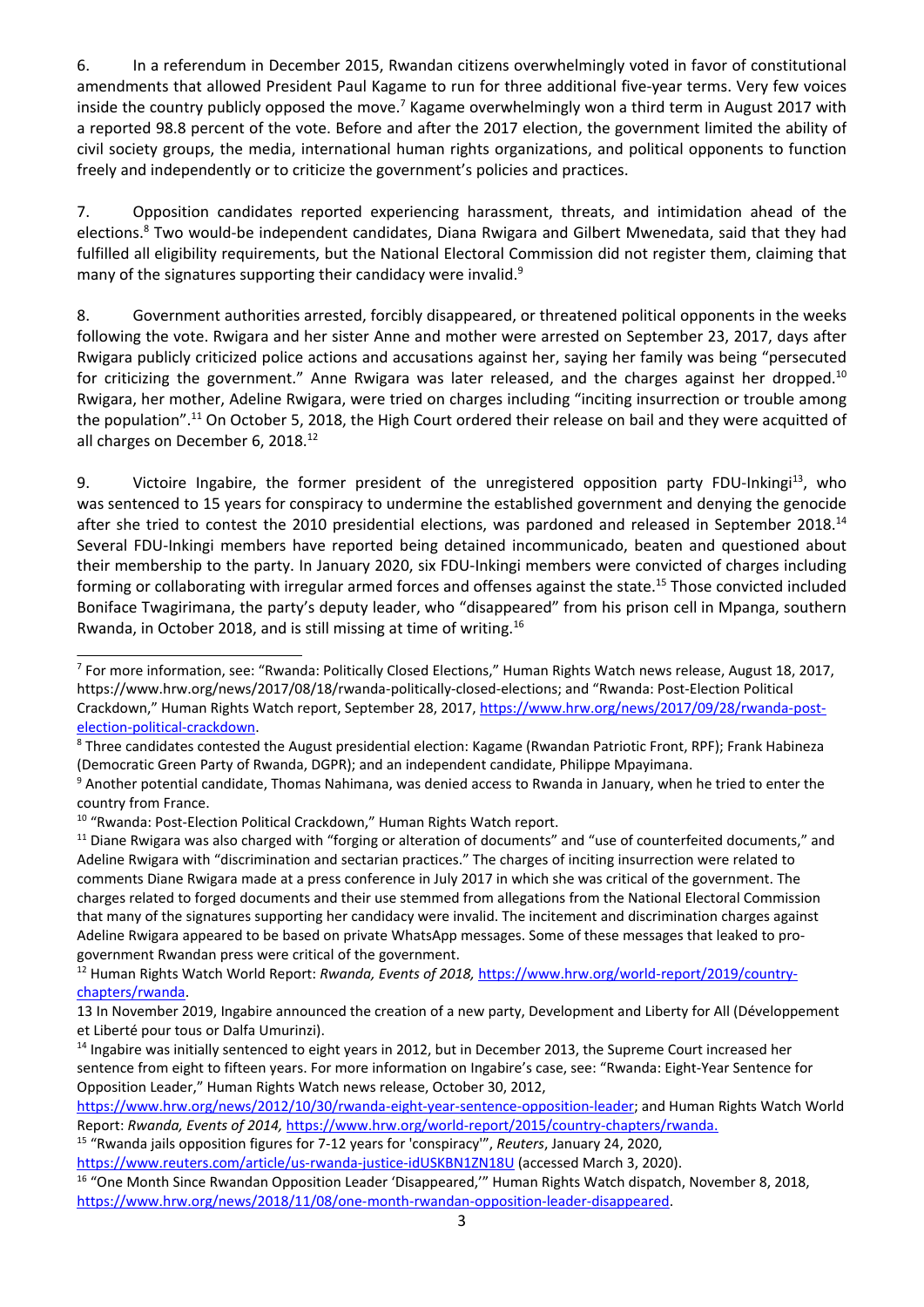10. In 2019, three members of the FDU-Inkingi were reported missing or found dead in mysterious circumstances. In September, Syldio Dusabumuremyi, the party's national coordinator was stabbed to death.<sup>17</sup> Eugène Ndereyimana, <sup>a</sup> party member, was reported missing on July 15, after he failed to arrive for <sup>a</sup> meeting in Nyagatare, Eastern Province. Anselme Mutuyimana, an assistant to Ingabire, was found dead in March with signs of strangulation. The Rwanda Investigation Bureau said it had launched investigations into the cases but has not publicly shared findings or ensured accountability.

*Civil society and Media* 11. Civil society in Rwanda is very weak, due to many years of state intimidation and interference. Onerous registration requirements and bureaucratic obstacles prevent human rights groups from operating effectively. In May 2016, immigration services ordered Epimack Kwokwo, the former executive secretary of the regional human rights group Human Rights League in the Great Lakes Region (LDGL) and <sup>a</sup> Congolese national, to leave the country.<sup>18</sup> According to the International Center for Not-for-profit Law, the 2012 law governing NGOs is currently under review, although no proposed amendments have been made public. $^{19}$ 

12. Few Rwandan journalists challenge official government narratives and policies or investigate allegations of human rights abuses, especially against senior government officials. Some radio and television debates and call-in programs occasionally discuss more sensitive topics, such as the arbitrary detention of street children in "transit centers." In recent years, more reporting on sensitive social and human rights issues has been posted on online blogs and YouTube channels. However, harassment, suspicious disappearances, and the fear of prosecution have pushed many journalists to engage in self-censorship.

13. At least five media workers were detained in April 2020 for allegedly violating the government directives relating to the Covid-19 pandemic.<sup>20</sup> Three of them, who were bloggers, were released without charge but Dieudonné Niyonsenga, the owner of Ishema TV, and his driver, Fidèle Komezusenge, were reportedly charged with forgery and falsely claiming to be journalists.<sup>21</sup>

14. Constantin Tuyishimire, <sup>a</sup> journalist with TV1 Rwanda, was reported missing in July 2019 while he was supposed to be on <sup>a</sup> reporting trip to Gicumbi District. Authorities said they believed he had probably fled to Uganda due to unpaid debts, although people close to him could not confirm this.<sup>22</sup>

15. Sana Radio journalist John Ndabarasa, who had gone missing in August 2016, resurfaced in Kigali in March 2017. Ndabarasa is <sup>a</sup> family member of Joel Mutabazi, <sup>a</sup> former presidential bodyguard sentenced to life imprisonment in 2014 for security-related offenses.<sup>23</sup> In a story that raised suspicions for many, Ndabarasa told journalists that he had fled the country and later decided voluntarily to come back.<sup>24</sup>

 $^{17}$  "Rwanda: Killing Is Latest Attack on Opponents," Human Rights Watch news release, September 24, 2019, <https://www.hrw.org/news/2019/09/24/rwanda-killing-latest-attack-opponents>.

<sup>18</sup> Human Rights Watch World Report: *Rwanda, Events of 2017*, [https://www.hrw.org/world-report/2018/country](https://www.hrw.org/world-report/2018/country-chapters/rwanda)[chapters/rwanda](https://www.hrw.org/world-report/2018/country-chapters/rwanda).

<sup>&</sup>lt;sup>19</sup> International Center for Not-For-Profit Law (ICNL), Civic Freedom Monitor: Rwanda,

<https://www.icnl.org/resources/civic-freedom-monitor/rwanda> (accessed March 9, 2020).

<sup>&</sup>lt;sup>20</sup> The Rwanda Media Commission [said](https://twitter.com/RMC_Rwanda/status/1249730987703009280) on April 13 that online bloggers, such as those using YouTube, are not journalists and are "not authorized to interview the population." For more information, see: "Rwanda: Lockdown Arrests, Abuses Surge," Human Rights Watch news release, April 24, 2020, [https://www.hrw.org/news/2020/04/24/rwanda-lockdown](https://www.hrw.org/news/2020/04/24/rwanda-lockdown-arrests-abuses-surge)[arrests-abuses-surge](https://www.hrw.org/news/2020/04/24/rwanda-lockdown-arrests-abuses-surge).

<sup>&</sup>lt;sup>21</sup> Committee to Protect Journalists, "Rwandan journalist, media worker detained since mid-April," May 21, 2020, <https://cpj.org/2020/05/rwandan-journalist-media-worker-detained-since-mid/> (accessed June 15, 2020).

<sup>&</sup>lt;sup>22</sup> "Rwanda: Disappearances Require Credible Investigations," Human Rights Watch news release, August 15, 2019, <https://www.hrw.org/news/2019/08/15/rwanda-disappearances-require-credible-investigations>.

 $^{23}$  "Rwanda: Repression Across Borders," Human Rights Watch report, January 28, 2014,

<https://www.hrw.org/news/2014/01/28/rwanda-repression-across-borders>.

<sup>24</sup> Human Rights Watch World Report: *Rwanda, Events of 2017*, [https://www.hrw.org/world-report/2018/country](https://www.hrw.org/world-report/2018/country-chapters/rwanda)[chapters/rwanda](https://www.hrw.org/world-report/2018/country-chapters/rwanda).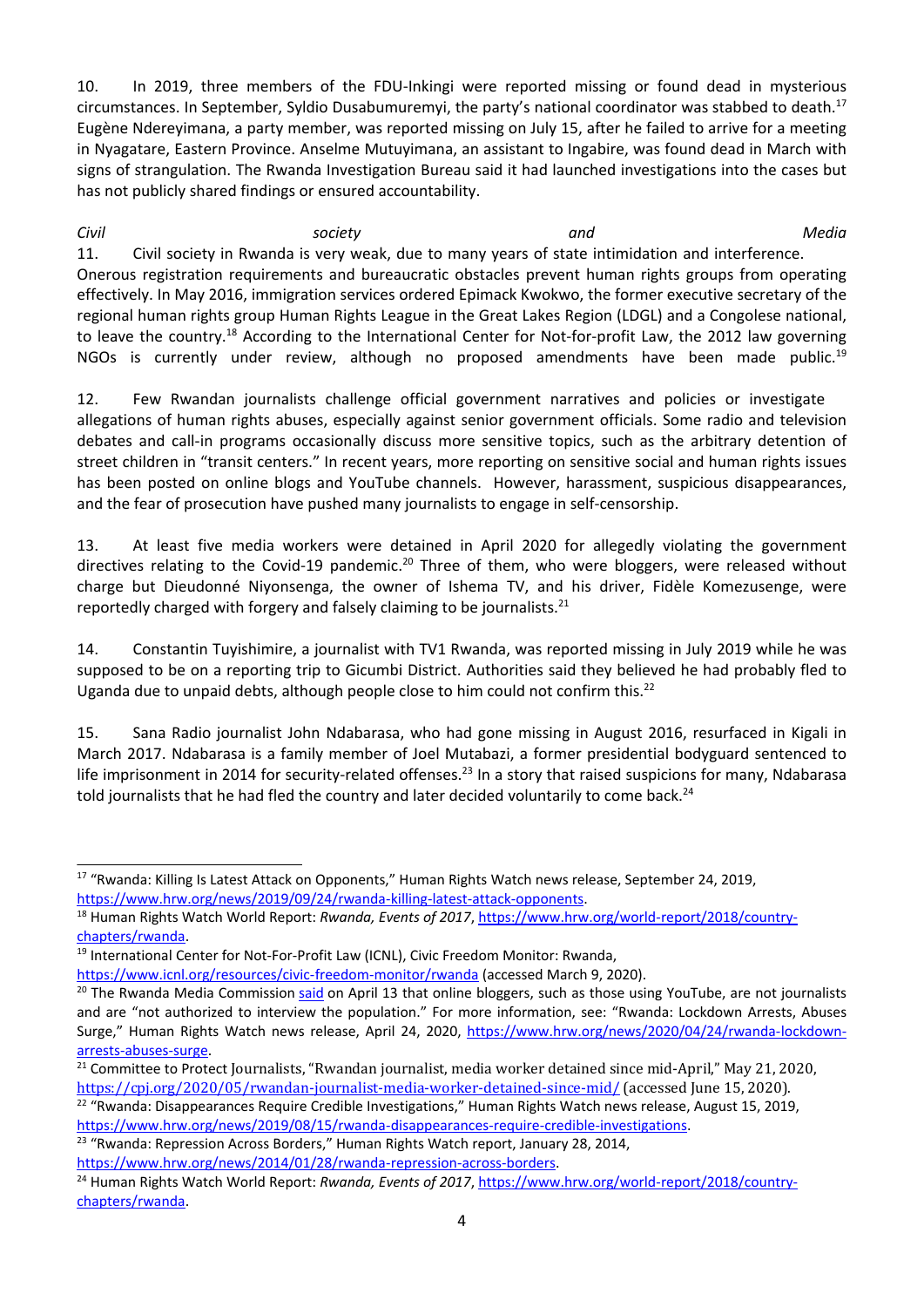16. John Williams Ntwali, an investigative journalist, was arrested in late January 2016 and accused of allegedly raping <sup>a</sup> minor. Judicial officials later changed the charge to indecent assault and eventually dropped the case for lack of evidence. Ntwali was released after 10 days. Prior to his arrest, he had been investigating <sup>a</sup> number of sensitive issues, including the circumstances surrounding the 2015 death of prominent businessman Assinapol Rwigara. On February 3, 2016, police confiscated the computers of *East African* newspaper journalists Ivan Mugisha and Moses Gahigi. They had been investigating cases of alleged tax evasion and corruption. The police briefly detained and questioned Mugisha.<sup>25</sup>

17. The BBC Kinyarwanda service remains suspended since 2014.

### 18. *Rwanda should*:

- Enable independent civil society organizations and journalists to operate freely and to investigate and publish information on sensitive subjects, including allegations of human rights abuses.
- Allow the BBC Kinyarwanda service to resume its broadcasts in Rwanda.
- Allow opposition parties to carry out their activities without intimidation; release individuals prosecuted solely for the peaceful and legitimate expression of their views.
- Conduct credible and transparent investigations into deaths and disappearances of opposition members, civil society actors and journalists and prosecute perpetrators.

### **Right to Life, Liberty, Security, Physical Integrity and <sup>a</sup> Fair Trial**

19. In 2015, the Rwandan government accepted two recommendations calling on the authorities to ensure effective investigations into cases of enforced disappearances.<sup>26</sup> It considered that recommendations on the ratification of the International Convention for the Protection of All Persons from Enforced Disappearance needed to be reviewed "in line with constitutional and other procedures." <sup>27</sup>

20. Rwanda also accepted recommendations on improving detention conditions, and ensuring unhindered access to justice and respect for due process for all Rwandans, $^{28}$  but considered that recommendations to investigate all allegations of torture and ill-treatment during interrogations by the police and security forces,<sup>29</sup> to provide human rights training to law enforcement officials,<sup>30</sup> and to respect international obligations relating to fair trial rights and due process<sup>31</sup> were already partially or fully implemented.

21. During the reporting period, the government consistently failed to conduct credible and effective investigations into allegations of extrajudicial executions, enforced disappearances, arbitrary detention, torture and ill-treatment, and to prosecute alleged perpetrators. Rwandan authorities continued to arrest and detain people in unofficial military detention centers, where scores of detainees have been tortured in recent years. Many victims were later charged with security-related offenses such as "endangering state security" or "inciting public disorder". Rwandan courts failed to investigate defendants' torture claims and to rule out the admission of confessions and accusations allegedly obtained through torture. Several defendants in these cases were convicted after unfair trials.

#### *Killings, Excessive Use of Force and Deaths in Custody*

22. Between April 2016 and March 2017, Human Rights Watch documented how state security summarily killed at least 37 suspected petty offenders, in what appeared to be part of <sup>a</sup> broader strategy to spread fear,

<sup>25</sup> Human Rights Watch World Report: *Rwanda, Events of 2016*, [https://www.hrw.org/world-report/2017/country](https://www.hrw.org/world-report/2017/country-chapters/rwanda)[chapters/rwanda](https://www.hrw.org/world-report/2017/country-chapters/rwanda).

<sup>&</sup>lt;sup>26</sup> Recommendations 133.17; 133.18. Recommendation 134.36, calling on Rwanda to "investigate reports of and allegations of arbitrary arrest, unlawful detention and forced disappearance of opposition political figures and members of civil society, and prosecute perpetrators," was considered already implemented.

<sup>&</sup>lt;sup>27</sup> Recommendations 134.1-13. The government did not support recommendation 135.28 relating to transparent and thorough investigations into reports of missing persons relating to <sup>a</sup> 2014 security operation.

<sup>28</sup> Recommendations 133.26; 133.28; 133.29.

<sup>&</sup>lt;sup>29</sup> Recommendation 134.48.

<sup>&</sup>lt;sup>30</sup> Recommendations 134.29-30.

<sup>&</sup>lt;sup>31</sup> Recommendation 134.49.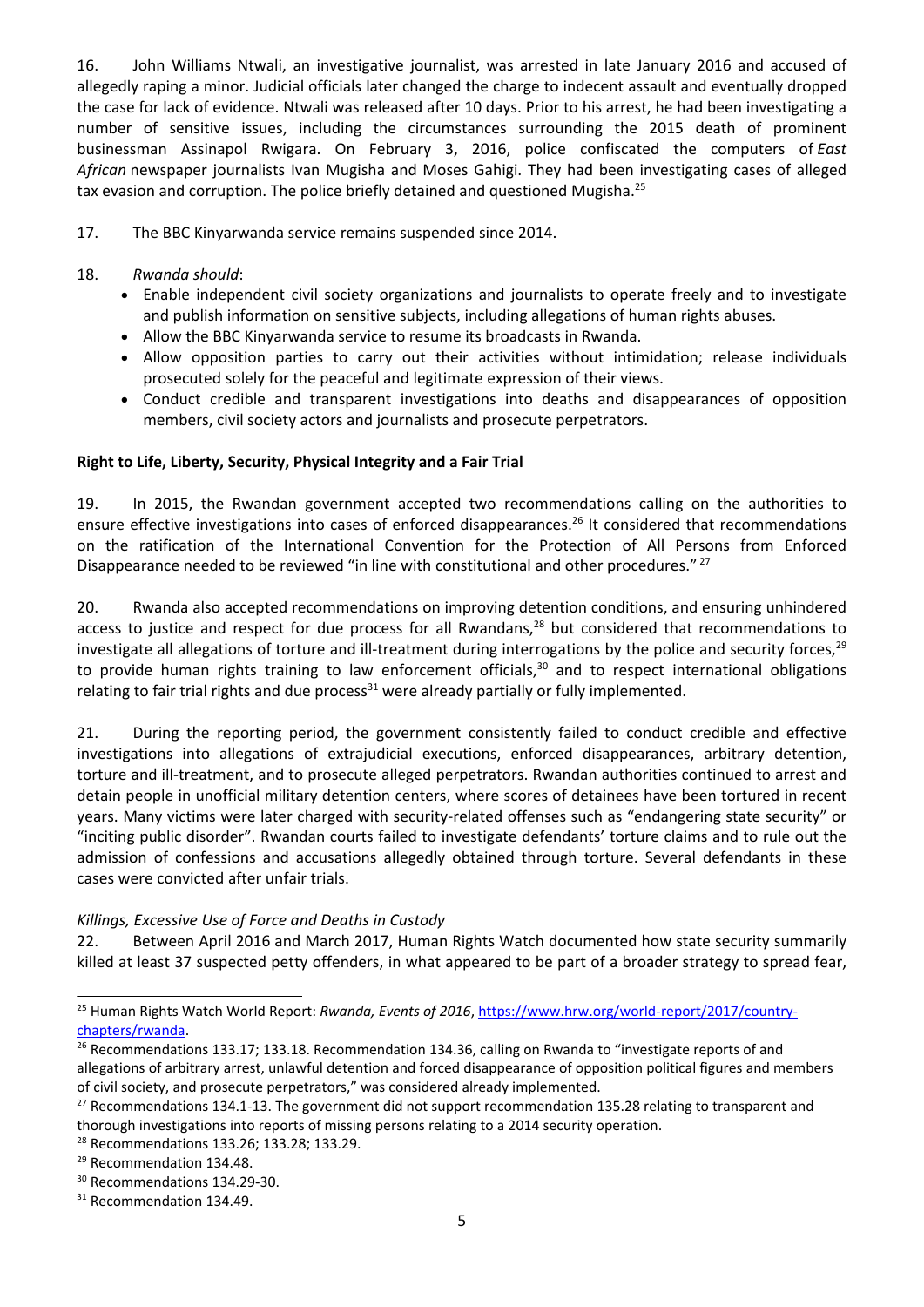enforce order, and deter any resistance to government orders or policies.<sup>32</sup> A report published on October 13, 2017 by Rwanda'<sup>s</sup> National Commission for Human Rights (NCHR) on Human Rights Watch'<sup>s</sup> research was full of falsehoods.<sup>33</sup> Rather than investigate and prosecute those responsible for the executions, Rwandan government officials threatened and coerced victims' family members to present false information about what happened to their loved ones.<sup>34</sup>

23. In February 2018, police fired live ammunition on unarmed refugees from the Democratic Republic of Congo, killing at least 12 people.<sup>35</sup> Refugees were protesting outside the United Nations High Commissioner for Refugees office in Karongi District, Western Province. In February 2019, the NCHR published <sup>a</sup> report concluding that police used forced as a last resort.<sup>36</sup> The NCHR's report contradicted Human Rights Watch's findings.

24. Rwandan police arrested over 60 refugees between February and May 2018 and charged them with offenses including participating in illegal demonstrations and rebellion. Some were also charged with spreading false information to create <sup>a</sup> "hostile international opinion" of Rwanda. At least 35 refugees have been sentenced to between 3 months and 15 years.<sup>37</sup>

25. On February 17, 2020, police announced that Kizito Mihigo, <sup>a</sup> well-known singer and activist, had been found dead in his cell at the Remera Police Station in Kigali, in an alleged suicide, four days after his arrest near the border with Burundi. He had recently told Human Rights Watch that he was being threatened to provide false testimony against political opponents and wanted to flee the country because he feared for his safety.<sup>38</sup> Rwandan authorities issued <sup>a</sup> statement on February 26, concluding that Mihigo died by strangulation in <sup>a</sup> probable suicide, but failed to make details of the investigation public and meet standards expected for an investigation into a death in custody.<sup>39</sup> In 2015, Mihigo was sentenced to 10 years in prison for alleged formation of <sup>a</sup> criminal gang, conspiracy to murder, and conspiracy against the established government or the president, but was released in September 2018 after <sup>a</sup> presidential pardon.

## *Enforced Disappearances, Arbitrary Detention, Torture and Ill-Treatment, and Security-Related Trials*

26. Between 2010 and 2017, Human Rights Watch documented how Rwanda'<sup>s</sup> military frequently detained and tortured people, beating them, asphyxiating them, using electric shocks and staging mock executions in military camps around Kigali and in the northwest. Most of the detainees were disappeared and

<sup>32</sup> *"All Thieves Must Be Killed": Extrajudicial Executions in Western Rwanda,* Human Rights Watch report, July 13, 2017, <https://www.hrw.org/news/2017/07/13/rwanda-petty-crime-suspects-summarily-executed>.

<sup>33</sup> National Commission for Human Rights, *Report on investigations carried out by the National Commission For Human* Rights in Rustiro And Rubavu Districts on the Human Rights Wacth (HRW)'s report of July 2017, October 2017, [http://www.cndp.org.rw/fileadmin/user\\_upload/REPORT\\_ON\\_INVESTIGATIONS\\_CARRIED\\_OUT\\_BY\\_THE\\_NATIONAL\\_CO](http://www.cndp.org.rw/fileadmin/user_upload/REPORT_ON_INVESTIGATIONS_CARRIED_OUT_BY_THE_NATIONAL_COMMISSION_FOR_HUMAN_RIGHTS_IN_RUSTIRO_AND_RUBAVU_DISTRICTS_ON_THE_HUMAN_RIGHTS_WACTH__HRW__S_REPORT_OF__JULY_2017.pdf) MMISSION\_FOR\_HUMAN\_RIGHTS\_IN\_RUSTIRO\_AND\_RUBAVU\_DISTRICTS\_ON\_THE\_HUMAN\_RIGHTS\_WACTH\_\_HRW [S\\_REPORT\\_OF\\_\\_JULY\\_2017.pdf](http://www.cndp.org.rw/fileadmin/user_upload/REPORT_ON_INVESTIGATIONS_CARRIED_OUT_BY_THE_NATIONAL_COMMISSION_FOR_HUMAN_RIGHTS_IN_RUSTIRO_AND_RUBAVU_DISTRICTS_ON_THE_HUMAN_RIGHTS_WACTH__HRW__S_REPORT_OF__JULY_2017.pdf) (accessed March 3, 2020).

<sup>&</sup>lt;sup>34</sup> "Rwanda: Cover Up Negates Killings," Human Rights Watch news release, November 1, 2017, <https://www.hrw.org/news/2017/11/01/rwanda-cover-negates-killings>.

<sup>&</sup>lt;sup>35</sup> "Rwanda: A Year On, No Justice for Refugee Killings," Human Rights Watch report, February 23, 2019, <https://www.hrw.org/news/2019/02/23/rwanda-year-no-justice-refugee-killings>.

<sup>36</sup> National Commission for Human Rights, *Report of the Investigation into the Protests Organized by Refugees in Kiziba Camp in Karongi District*, dated May 2018 but published on the Commission'<sup>s</sup> Twitter account on February 28, 2019. The summarized English version is available here:

[http://www.cndp.org.rw/fileadmin/user\\_upload/SUMMARY\\_OF\\_THE\\_NCHR\\_REPORT\\_ON\\_KIZIBA\\_REFUGEE\\_CAMP\\_INCI](http://www.cndp.org.rw/fileadmin/user_upload/SUMMARY_OF_THE_NCHR_REPORT_ON_KIZIBA_REFUGEE_CAMP_INCIDENT.pdf) [DENT.pdf](http://www.cndp.org.rw/fileadmin/user_upload/SUMMARY_OF_THE_NCHR_REPORT_ON_KIZIBA_REFUGEE_CAMP_INCIDENT.pdf) (accessed March 9, 2020)

<sup>37</sup> Human Rights Watch World Report: *Rwanda, Events of 2019,* [https://www.hrw.org/world-report/2020/country](https://www.hrw.org/world-report/2020/country-chapters/rwanda)[chapters/rwanda](https://www.hrw.org/world-report/2020/country-chapters/rwanda).

<sup>&</sup>lt;sup>38</sup> In 2014, Mihigo was held incommunicado for nine days, during which he was beaten and forced to confess to crimes with which he was later charged in court. For more information on Kizito Mihigo'<sup>s</sup> case and other deaths in police custody during the reporting period, see: "Rwanda: Ensure Justice Over Kizito Mihigo Death," Human Rights Watch news release, February 20, 2020, <https://www.hrw.org/news/2020/02/20/rwanda-ensure-justice-over-kizito-mihigo-death>.

<sup>&</sup>lt;sup>39</sup> National Public Prosecution Authority, "Statement on Investigative Report on the Death of Mr Kizito Mihigo," Republic of Rwanda, February 26, 2020.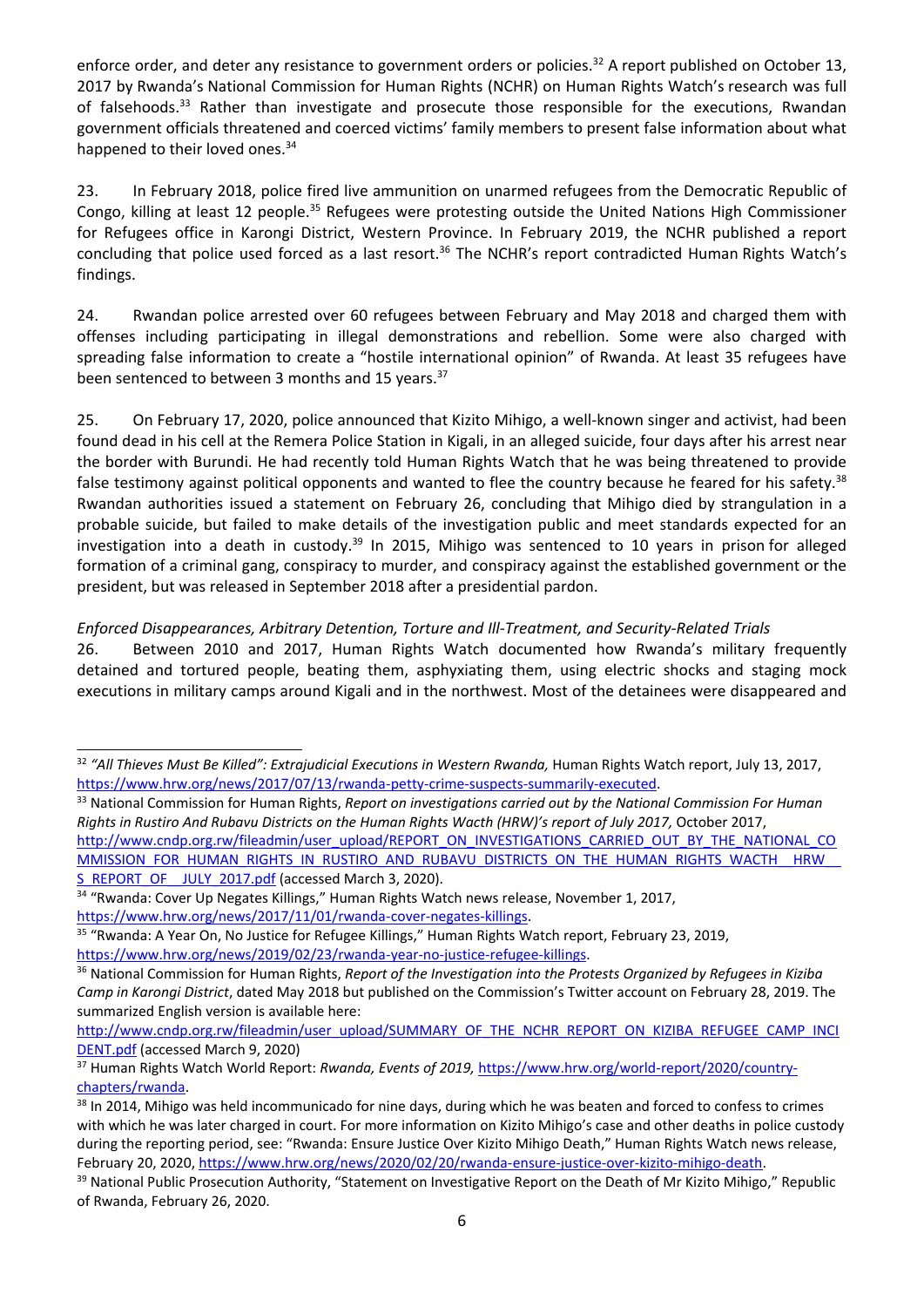held incommunicado for months on end in deplorable conditions.<sup>40</sup>

27. Human Rights Watch continues to receive multiple, credible accounts of incommunicado detention, beatings and torture to obtain forced confessions at "Kwa Gacinya," <sup>a</sup> police station in Gikondo, <sup>a</sup> residential suburb of Kigali. Many victims were prosecuted on security-related charges, and in some cases convicted.

28. Fair trial standards are routinely flouted in many sensitive political cases, in which security-related charges are often used to prosecute prominent government critics. On March 31, 2016, the Military High Court of Kanombe sentenced Colonel Tom Byabagamba and retired Brigadier General Frank Rusagara to 21 and 20 years in prison, respectively, on charges including inciting insurrection and tarnishing the government'<sup>s</sup> image.<sup>41</sup> Prosecutors accused them of criticizing the government. The Court of Appeal failed to investigate allegations of torture and witness tampering made during the trial and, on December 27, 2019, upheld the conviction. 42

29. During its 2015 review, the government committed to the establishment of <sup>a</sup> national preventive mechanism in line with the Optional Protocol to the Conventional Against Torture. 43 In October 2017, the Subcommittee on Prevention of Torture and other Cruel, Inhuman or Degrading Treatment or Punishment (SPT)<sup>44</sup> had to suspend and subsequently cancel its state visit to Rwanda – the first time it has done so – citing obstruction from the Rwandan government and fear of reprisals against interviewees.<sup>45</sup> The NCHR was designated as the national preventive mechanism in 2018.<sup>46</sup> However, Rwanda has not officially notified the SPT of the NCHR'<sup>s</sup> mandate. The NCHR has long shied away from visiting military detention facilities and conducting credible and transparent investigations into human rights violations perpetrated by state agents.<sup>47</sup>

## 30. *Rwanda should*:

- . Conduct credible, transparent and independent investigations into allegations of extrajudicial executions, arbitrary arrests, unlawful detentions, enforced disappearances and torture, and bring perpetrators to justice.
- . Ensure that detainees are only held in recognized prison and detention centers and allowed visits.
- . Ensure that no one is convicted on the basis of information extracted under torture or duress, and promptly investigate defendants' allegations of torture.

<https://www.hrw.org/news/2020/01/13/rwanda-free-speech-convictions-upheld>.

<sup>40</sup> *'We Will Force You to Confess': Torture and Unlawful Military Detention in Rwanda*, Human Rights Watch report, October 10, 2017, [https://www.hrw.org/report/2017/10/10/we-will-force-you-confess/torture-and-unlawful-military](https://www.hrw.org/report/2017/10/10/we-will-force-you-confess/torture-and-unlawful-military-detention-rwanda)[detention-rwanda](https://www.hrw.org/report/2017/10/10/we-will-force-you-confess/torture-and-unlawful-military-detention-rwanda).

 $^{41}$  In the same trial, retired Sergeant François Kabayiza was sentenced to five years and a fine of 500,000 Rwandan francs for concealing evidence. He has since completed his sentence. For more information, see: "Rwanda: Ex-Military Officers Convicted Over Comments," Human Rights Watch news release, April 1, 2016,

<https://www.hrw.org/news/2016/04/01/rwanda-ex-military-officers-convicted-over-comments>.

 $^{42}$  "Rwanda: Free Speech Convictions Upheld," Human Rights Watch news release, January 13, 2020,

 $^{43}$  Recommendation 133.6. The government of Rwanda considered three others on the implementation of the protocol as currently being implemented (134.17; 134.18; 134.26).

<sup>&</sup>lt;sup>44</sup> A monitoring body of the Optional Protocol to the Convention against Torture, ratified by Rwanda in 2015.

<sup>&</sup>lt;sup>45</sup> This was the first time the subcommittee had to cancel a visit altogether. See Human Rights Watch World Report, *Events of 2018*, <https://www.hrw.org/world-report/2019/country-chapters/rwanda>

 $^{46}$  Law no. 61/2018 of 24/08/2018 modifying law no. 19/2013 of 25/03/2013 determining missions, organisation and functioning of the National Commission for Human Rights,

[http://cndp.org.rw/fileadmin/user\\_upload/NEW\\_NCHR\\_LAW.pdf](http://cndp.org.rw/fileadmin/user_upload/NEW_NCHR_LAW.pdf) (accessed March 4, 2020).

<sup>&</sup>lt;sup>47</sup> In its 2017 review of Rwanda, the United Nations Committee Against Torture raised concerns over the NCHR's lack of independence and restricted access to all places of detention. For more information, see: United Nations Committee Against Torture, *Concluding observations on the second periodic report of Rwanda,* CAT/C/RWA/CO/2, 21 December 2017, [https://tbinternet.ohchr.org/\\_layouts/15/treatybodyexternal/Download.aspx?symbolno=CAT%2fC%2fRWA%2fCO%2f2&L](https://tbinternet.ohchr.org/_layouts/15/treatybodyexternal/Download.aspx?symbolno=CAT%2fC%2fRWA%2fCO%2f2&Lang=en) [ang=en](https://tbinternet.ohchr.org/_layouts/15/treatybodyexternal/Download.aspx?symbolno=CAT%2fC%2fRWA%2fCO%2f2&Lang=en) (accessed March 4, 2020).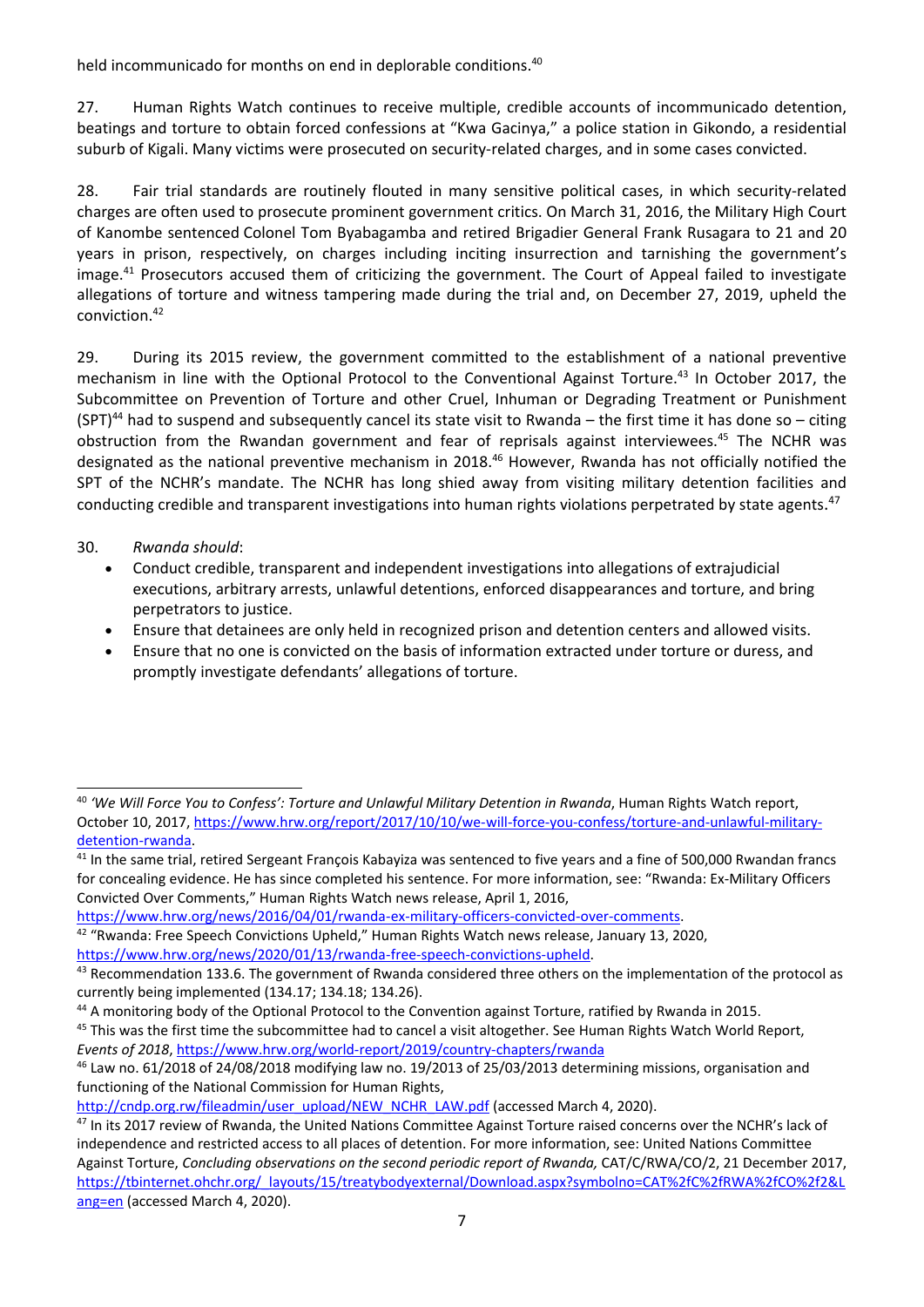- . Strengthen the independence of justice system and prevent political interference in prosecutions and trials.
- . Ensure the independence of the NCHR so it conducts credible and transparent investigations into alleged human rights violations by state actors and fulfils its mandate as national preventive mechanism and cooperates with the SPT.
- . Ratify the International Convention for the Protection of all Persons from Enforced Disappearance.

## *Transit Centers and the National Rehabilitation Service*

31. In 2015, the government of Rwanda accepted recommendations to continue efforts to provide protection to children in difficult circumstances, such as street children, and implement further legislation to regulate "transit" and "rehabilitation" centers.<sup>48</sup> It did not commit to "investigate allegations of arbitrary arrests and maltreatment of detained persons at Gikondo Transit Centre, and bring perpetrators to justice,"<sup>49</sup> and has instead continued to expose vulnerable people, including children, to abuse in so-called transit centers.<sup>50</sup>

32. Gikondo and other transit centers in Rwanda are now governed by the 2017 law establishing the National Rehabilitation Service, which states that anyone exhibiting "deviant behaviors,"<sup>51</sup> can be held in a transit center for up to two months, without any other further legal justification or oversight. In January 2020, Human Rights Watch found that the new legislation provides cover for the police to round up and arbitrarily detain children at the transit center in deplorable and degrading conditions at Gikondo Transit Center.<sup>52</sup>

33. In February 2020, the United Nations Committee on the Rights of the Child called for <sup>a</sup> halt to arbitrary detention of children in transit centers, for investigations into allegations of ill-treatment – including beatings -, and for amendments to the legal framework that regularizes this abuse.<sup>53</sup>

## 34. *Rwanda should*:

- Immediately close Gikondo Transit Center and release all children detained there.
- Amend the laws governing the National Rehabilitation Service and bring them in line with regional and international standards.
- Investigate cases of abuse and misconduct by the police, hold officials responsible for arbitrary detention to account, and prosecute those responsible for ill-treatment of detainees at Gikondo and other transit centers.

<sup>50</sup> Since 2006, Human Rights Watch has documented the arbitrary detention and ill treatment of street vendors, sex workers, street children, and other poor people in transit centers in Gikondo, Muhanga (Muhanga district), Mbazi (Huye district), and Mudende (Rubavu district). Human Rights Watch, *Swept Away: Street Children Illegally Detained in Kigali*, May 4, 2006, <http://www.hrw.org/legacy/backgrounder/africa/rwanda0506/rwanda0506.pdf>; *"Why Not Call This Place <sup>a</sup> Prison?": Unlawful Detention and Ill-Treatment in Rwanda'<sup>s</sup> Gikondo Transit Center*, September 24, 2015, [https://www.hrw.org/report/2015/09/24/why-not-call-place-prison/unlawful-detention-and-ill-treatment-rwandas](https://www.hrw.org/report/2015/09/24/why-not-call-place-prison/unlawful-detention-and-ill-treatment-rwandas-gikondo)[gikondo](https://www.hrw.org/report/2015/09/24/why-not-call-place-prison/unlawful-detention-and-ill-treatment-rwandas-gikondo); and "Rwanda: Locking Up the Poor," Human Rights Watch report, July 21, 2016,

<https://www.hrw.org/news/2016/07/21/rwanda-locking-poor>.

 $^{48}$  Recommendation 133.22 and 133.27. The government of Rwanda accepted several other recommendations relating the rights of vulnerable children more broadly.

<sup>&</sup>lt;sup>49</sup> Recommendation 135.33.

<sup>&</sup>lt;sup>51</sup> Defined in the law as "actions or bad behavior such as prostitution, drug use, begging, vagrancy, informal street vending, or any other deviant behavior that is harmful to the public." See: Ministerial Order no. 001/07.01 of 19/04/2018 determining Mission, Organization and Functioning of Transit Centers, art. 2.2,

[http://nrs.gov.rw/fileadmin/Laws\\_and\\_Regulations/Laws/Ministerial%20Order%20determining%20mission%2C%20organ](http://nrs.gov.rw/fileadmin/Laws_and_Regulations/Laws/Ministerial%20Order%20determining%20mission%2C%20organization%20and%20functioning%20of%20transit%20centers.pdf) [ization%20and%20functioning%20of%20transit%20centers.pdf](http://nrs.gov.rw/fileadmin/Laws_and_Regulations/Laws/Ministerial%20Order%20determining%20mission%2C%20organization%20and%20functioning%20of%20transit%20centers.pdf) (accessed March 3, 2020).

 $^{52}$  "As Long as We Live on the Streets, They Will Beat Us": Rwanda's Abusive Detention of Children, Human Rights Watch report, January 27, 2020, [https://www.hrw.org/report/2020/01/27/long-we-live-streets-they-will-beat-us/rwandas](https://www.hrw.org/report/2020/01/27/long-we-live-streets-they-will-beat-us/rwandas-abusive-detention-children)[abusive-detention-children](https://www.hrw.org/report/2020/01/27/long-we-live-streets-they-will-beat-us/rwandas-abusive-detention-children).

<sup>53</sup> United Nations Committee on the Rights of the Child, *Concluding observations on the combined fifth and sixth periodic reports of Rwanda,* CRC/C/RWA/CO/5-6, February 10, 2020,

[https://tbinternet.ohchr.org/Treaties/CRC/Shared%20Documents/RWA/CRC\\_C\\_RWA\\_CO\\_5-6\\_41514\\_E.pdf](https://tbinternet.ohchr.org/Treaties/CRC/Shared%20Documents/RWA/CRC_C_RWA_CO_5-6_41514_E.pdf) (accessed March 3, 2020).